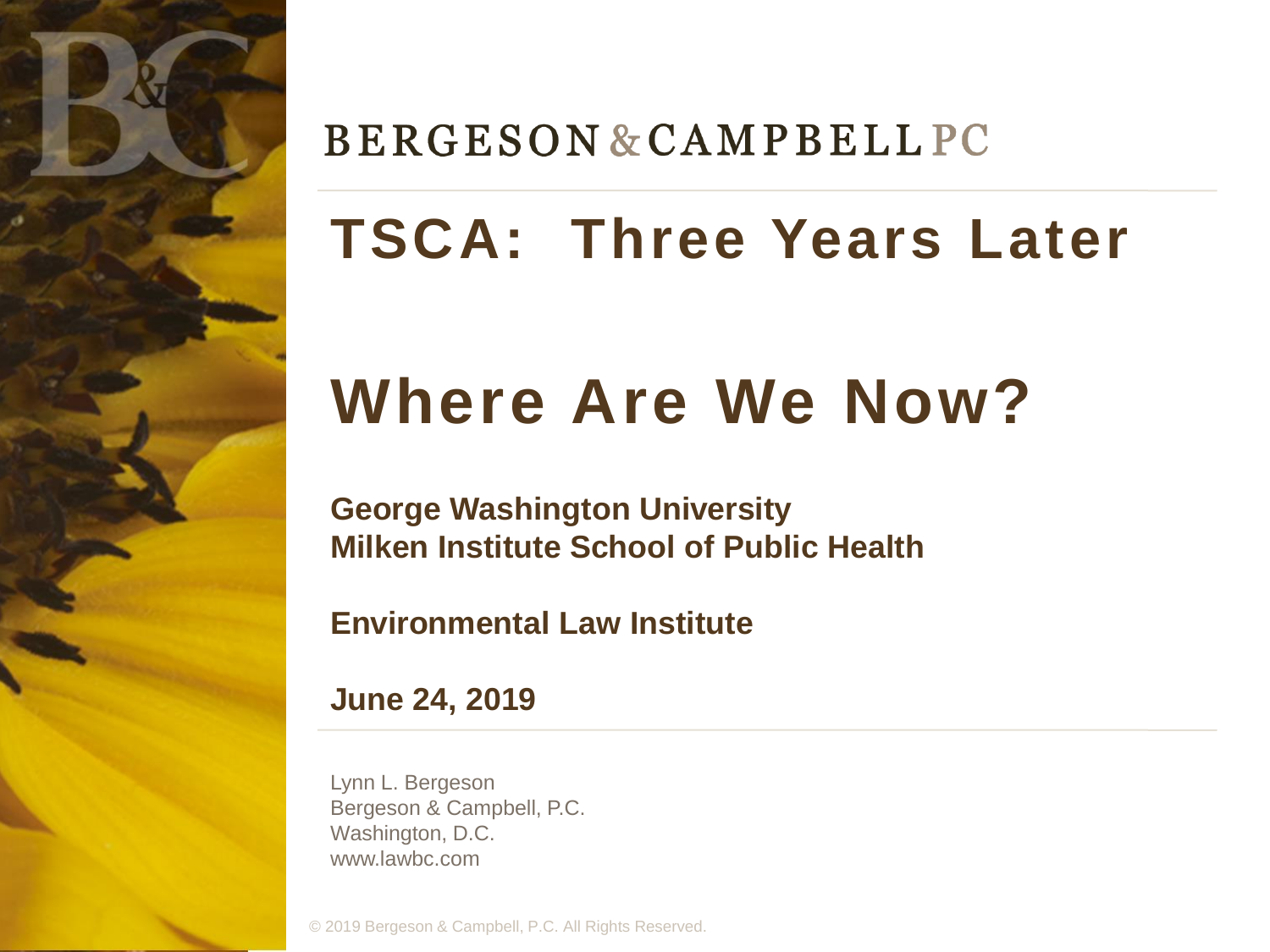The amended Toxic Substances Control Act (TSCA) imposed many challenging deadlines on the U.S. Environmental Protection Agency (EPA), all of which have been met, including:

- Six months after enactment
	- $\triangleright$  Initiate risk evaluations on the "first 10" chemicals
		- Risk evaluations are underway and first peer review, concerning Pigment Violet 29, was just held
		- Risk evaluations required to be completed by **December 2019**, extendable until **June 2020**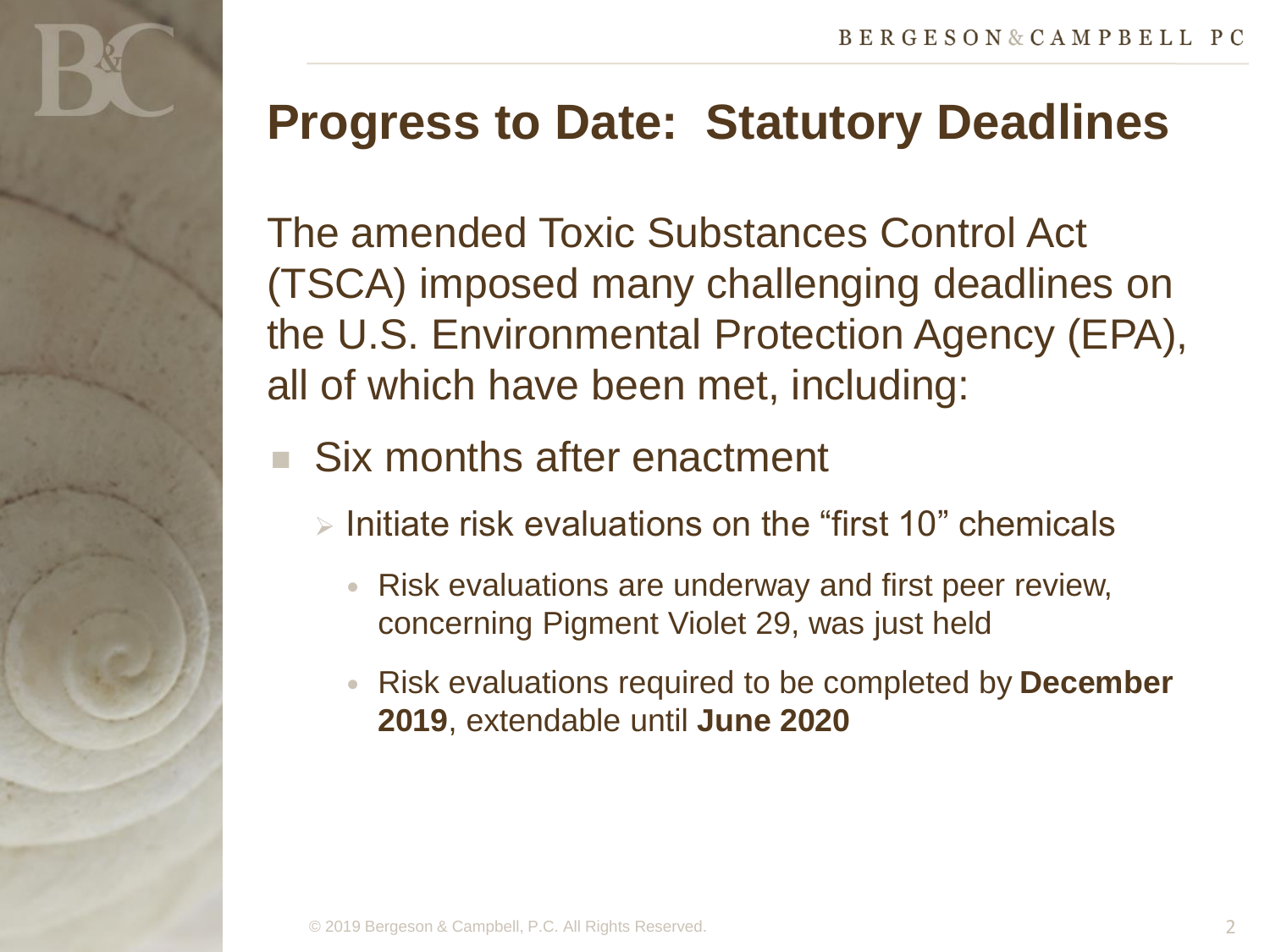#### One year after enactment

- $\triangleright$  Promulgate procedural rules for prioritization and risk evaluation
	- Rule published in July 2017
	- Prioritization process underway for 20 high- and 20 lowpriority candidate chemicals
	- **December 2019** deadline for prioritization decisions
		- High-priority determinations must undergo risk evaluation
		- Low-priority determinations subject to legal challenge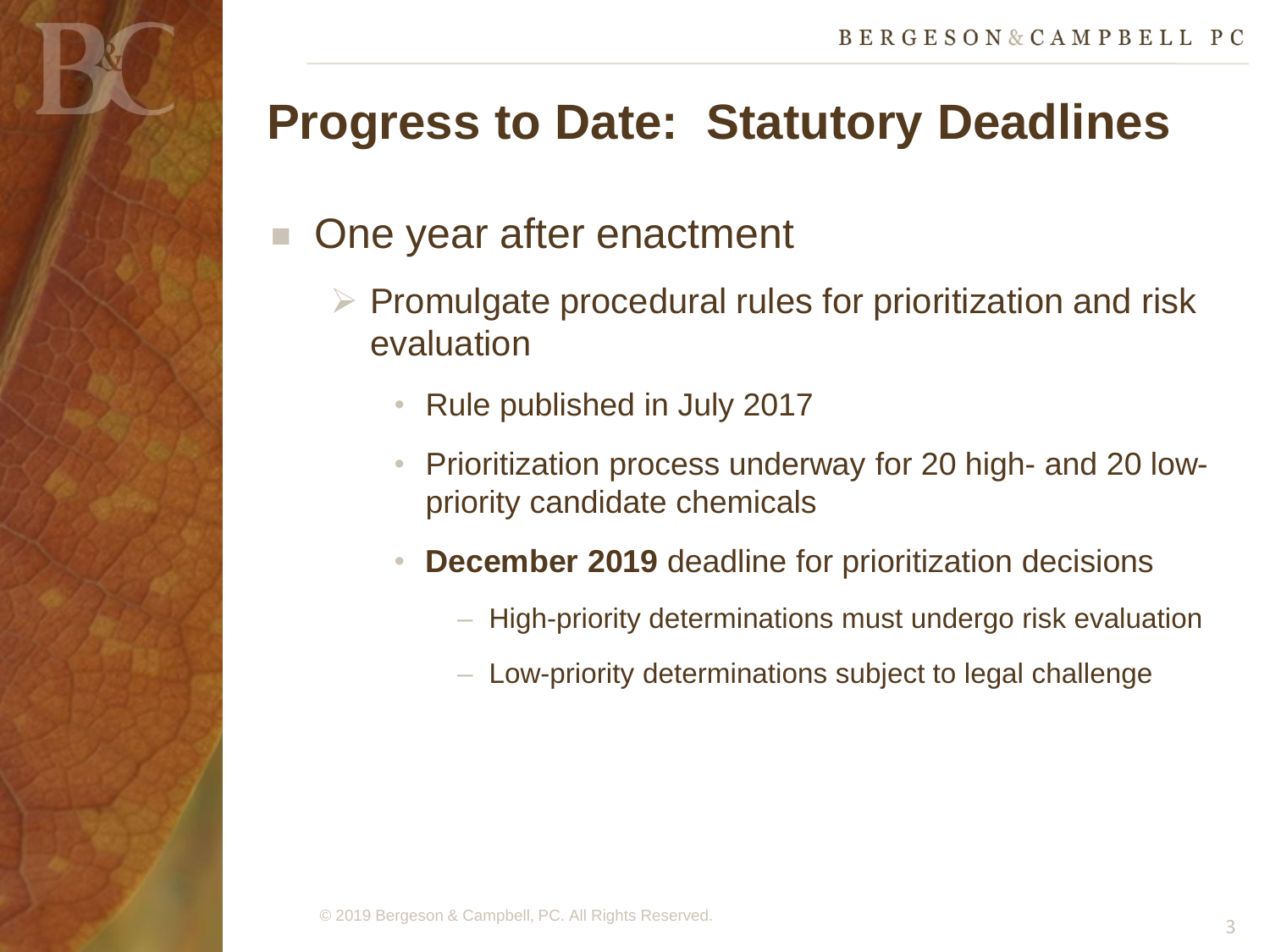### One year after enactment

- $\triangleright$  Promulgate Inventory update rule
	- Rule published in August 2017
	- Reporting showed that only 47% of the Inventory-listed chemicals are "active" in commerce
	- Going forward, inactive chemicals will require advance notice to EPA
- **► Establish Science Advisory Committee on Chemicals** (SACC)
	- SACC established in December 2016
	- First meeting held in June 2019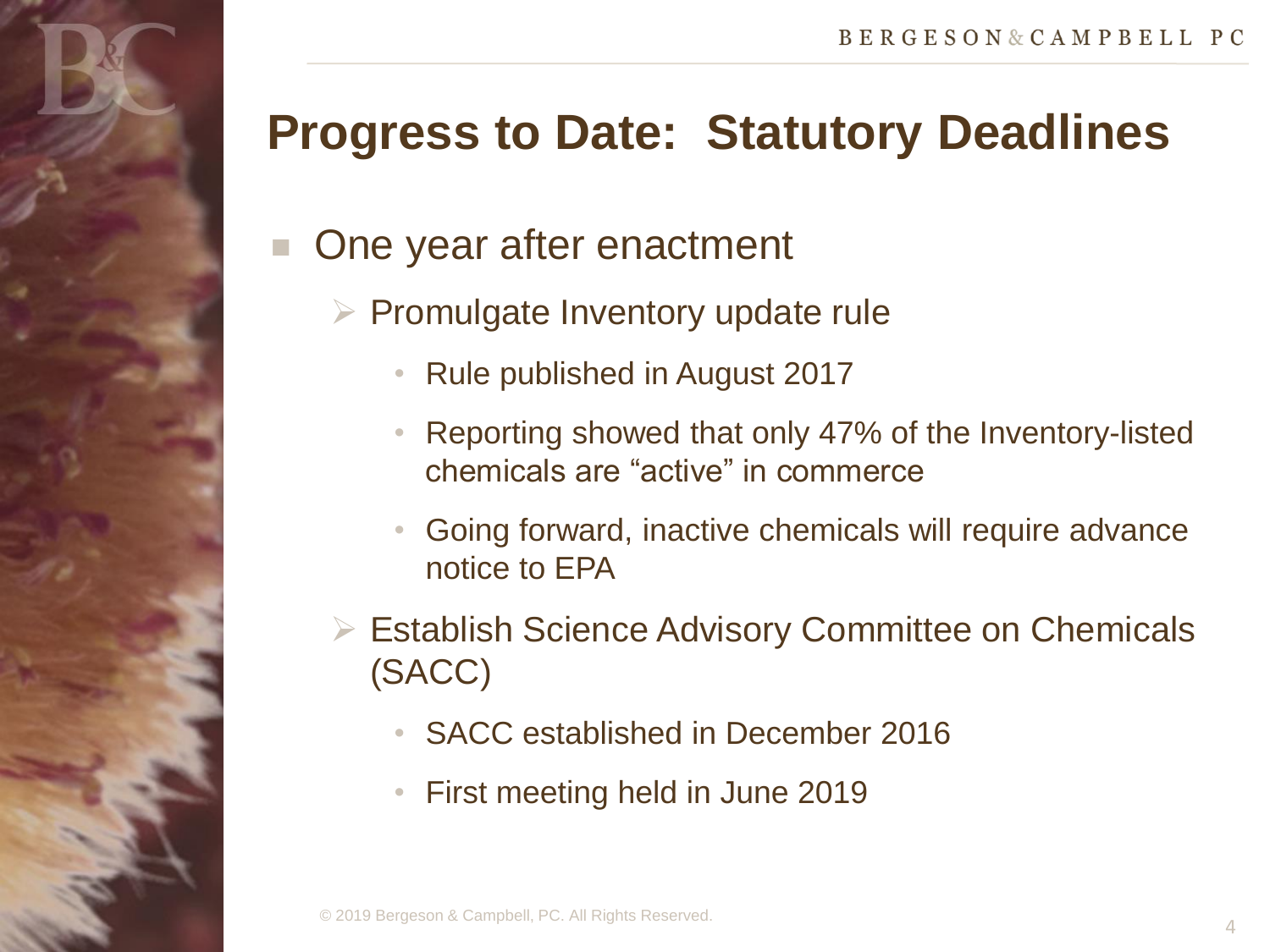#### Two years after enactment

- $\triangleright$  Issue strategic plan concerning alternative methods for vertebrate animal testing
- $\triangleright$  Strategic plan issued in June 2018 and currently being implemented

#### Three years after enactment

- $\triangleright$  EPA shall propose Section 6(a) risk management rules for certain persistent, bioaccumulative, and toxic (PBT) chemicals
	- EPA identified seven PBTs in December 2016
		- ‒ Five slated for proposed Section 6 action under June 21, 2019, proposed rule
		- ‒ Two undergoing manufacturer-requested risk evaluations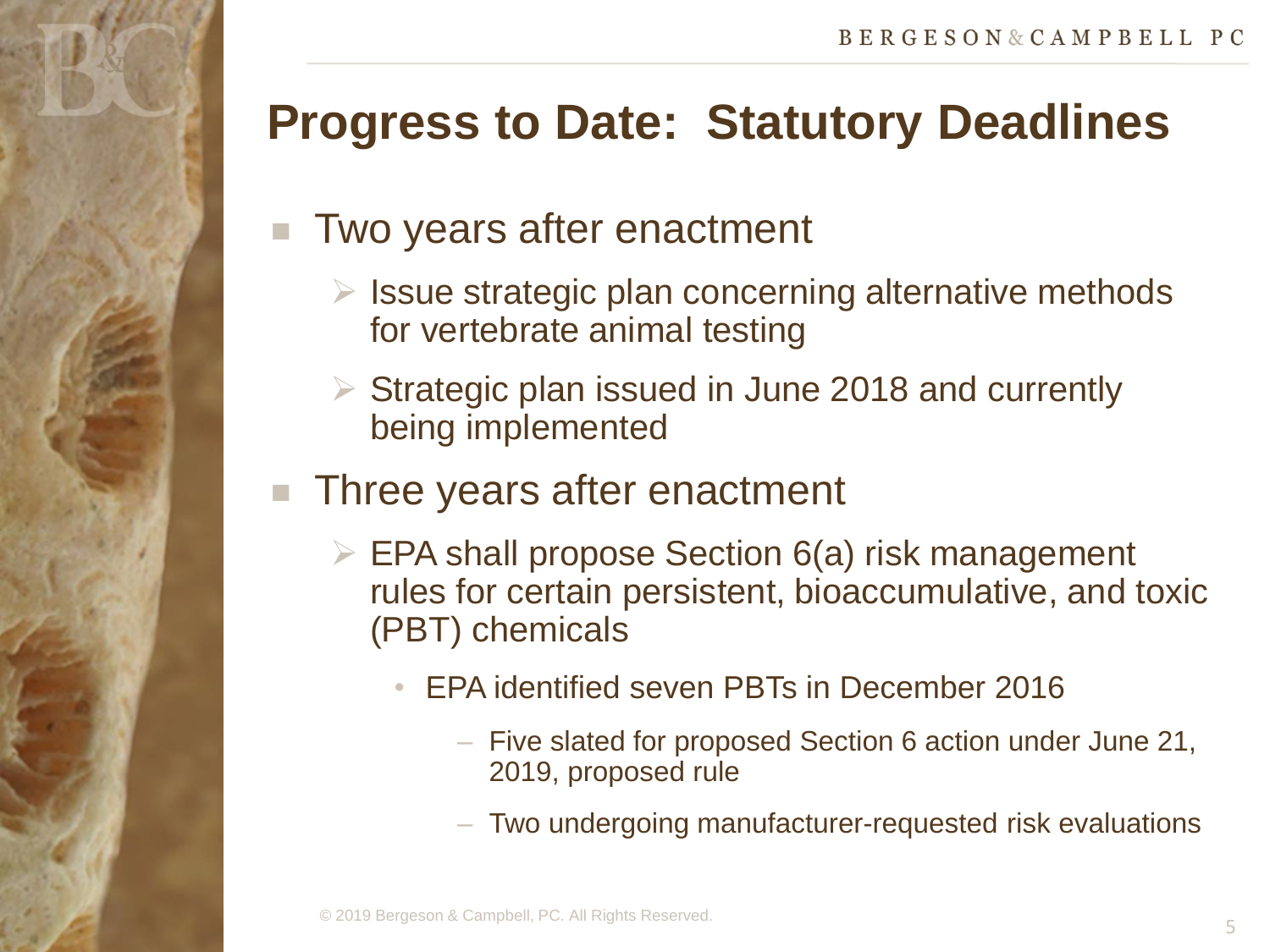## **Other Progress to Date**

- EPA developed new small business standard
- EPA issued in final TSCA fees rule in September 2018 that applies to:
	- $\triangleright$  Section 4 test rules, orders, and consent agreements
	- $\triangleright$  Section 5 notifications
	- $\triangleright$  Section 6 risk evaluations, including those requested by manufacturers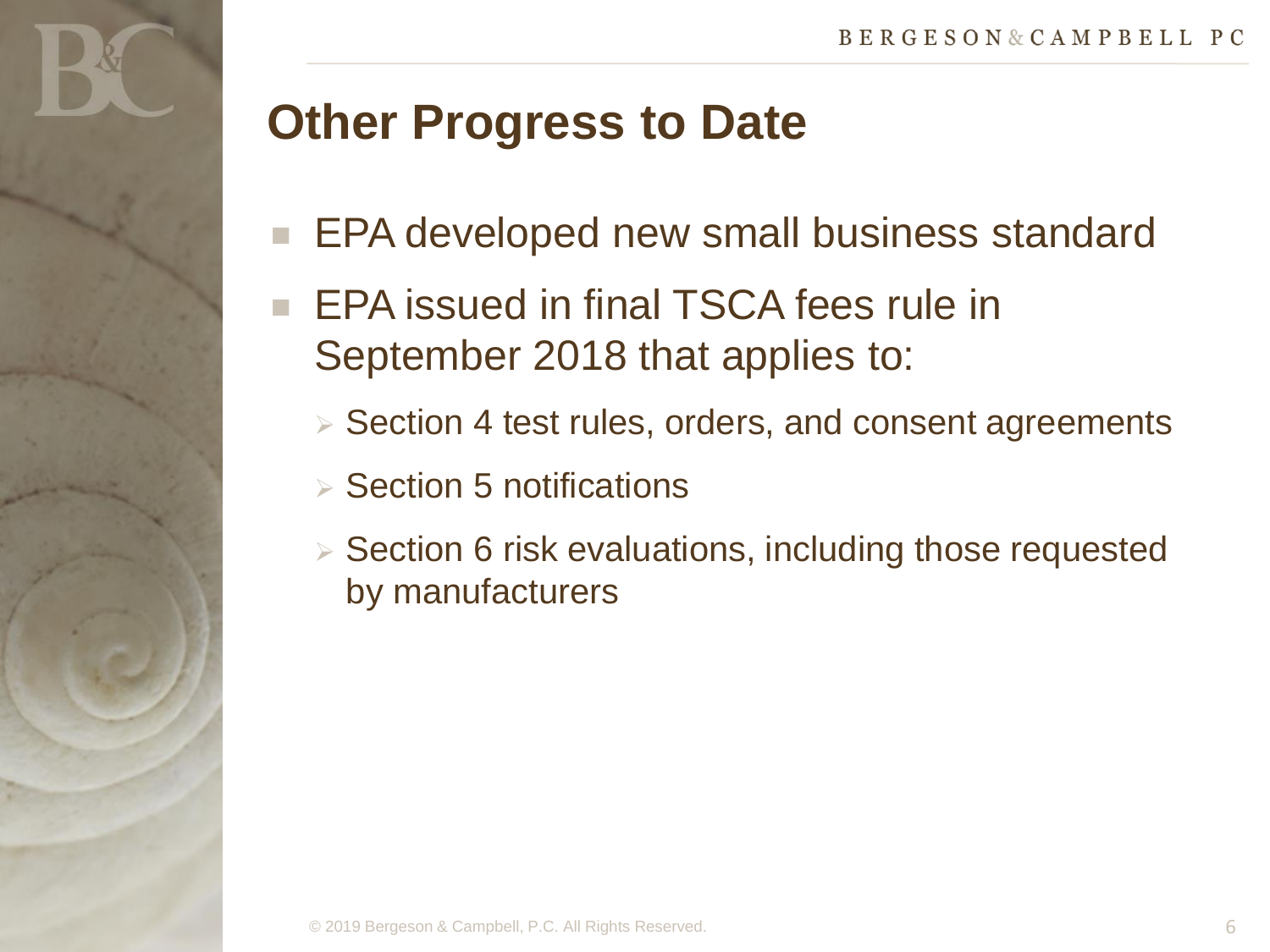# **Other Progress to Date**

- Section 6(a) risk management based on an existing risk assessment
	- $\triangleright$  EPA issued final rule in March 2019 banning use of methylene chloride in consumer paint and coating removal products
		- EPA also issued Advance Notice of Proposed Rulemaking (ANPRM) concerning use in commercial paint and coating removal

### Significant New Use Rule (SNUR) on asbestos

 $\triangleright$  In April 2019, EPA issued final SNUR locking the door on discontinued uses of asbestos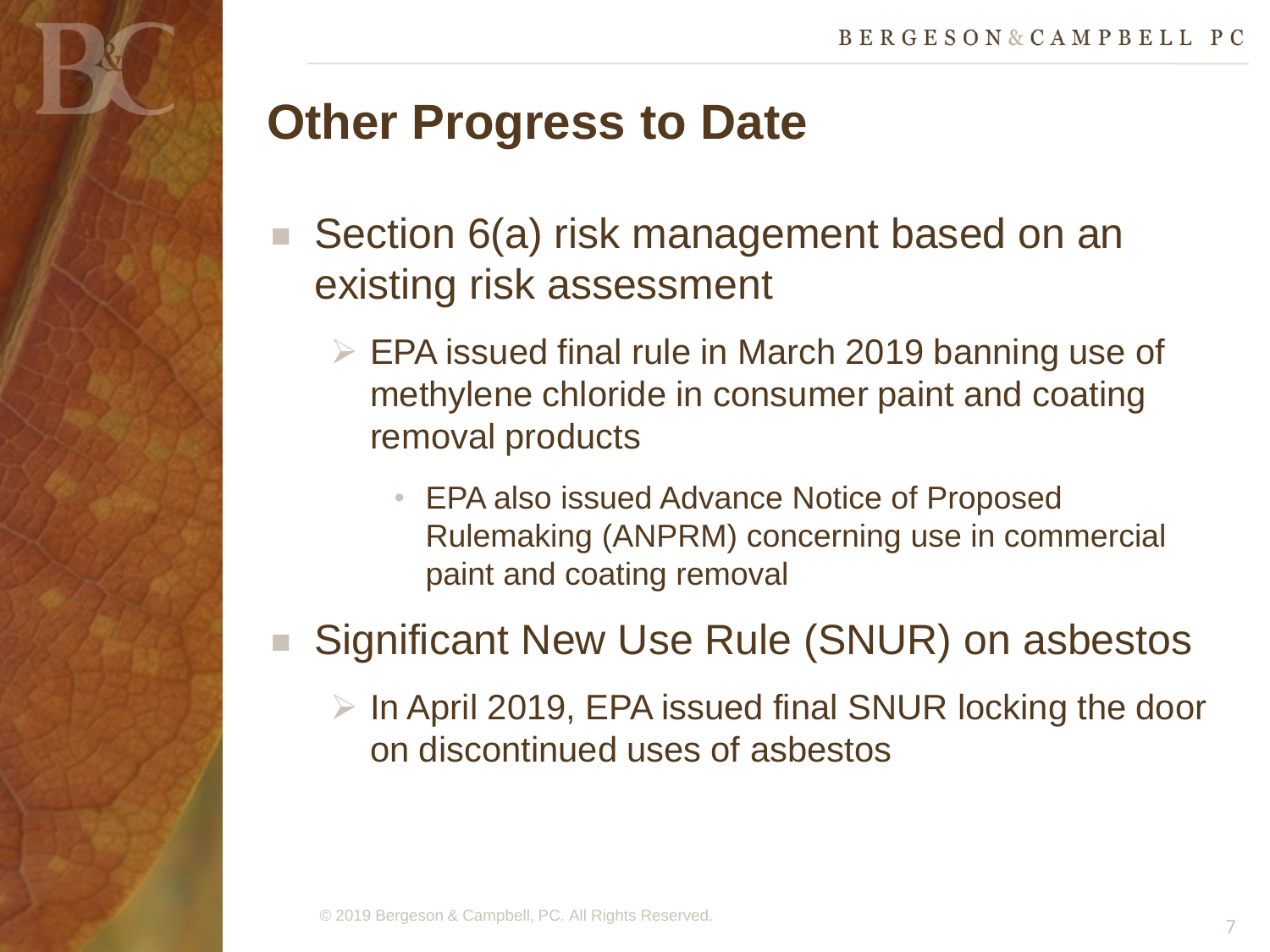## **Area Where Progress Has Proven Difficult: Section 5**

Amended TSCA imposed new requirements on EPA in reviewing/taking action on new chemicals

### EPA must:

- $\triangleright$  Review and make a determination on all Section 5(a) notifications
- $\triangleright$  Take required actions
- **Amended law did not include any transition** period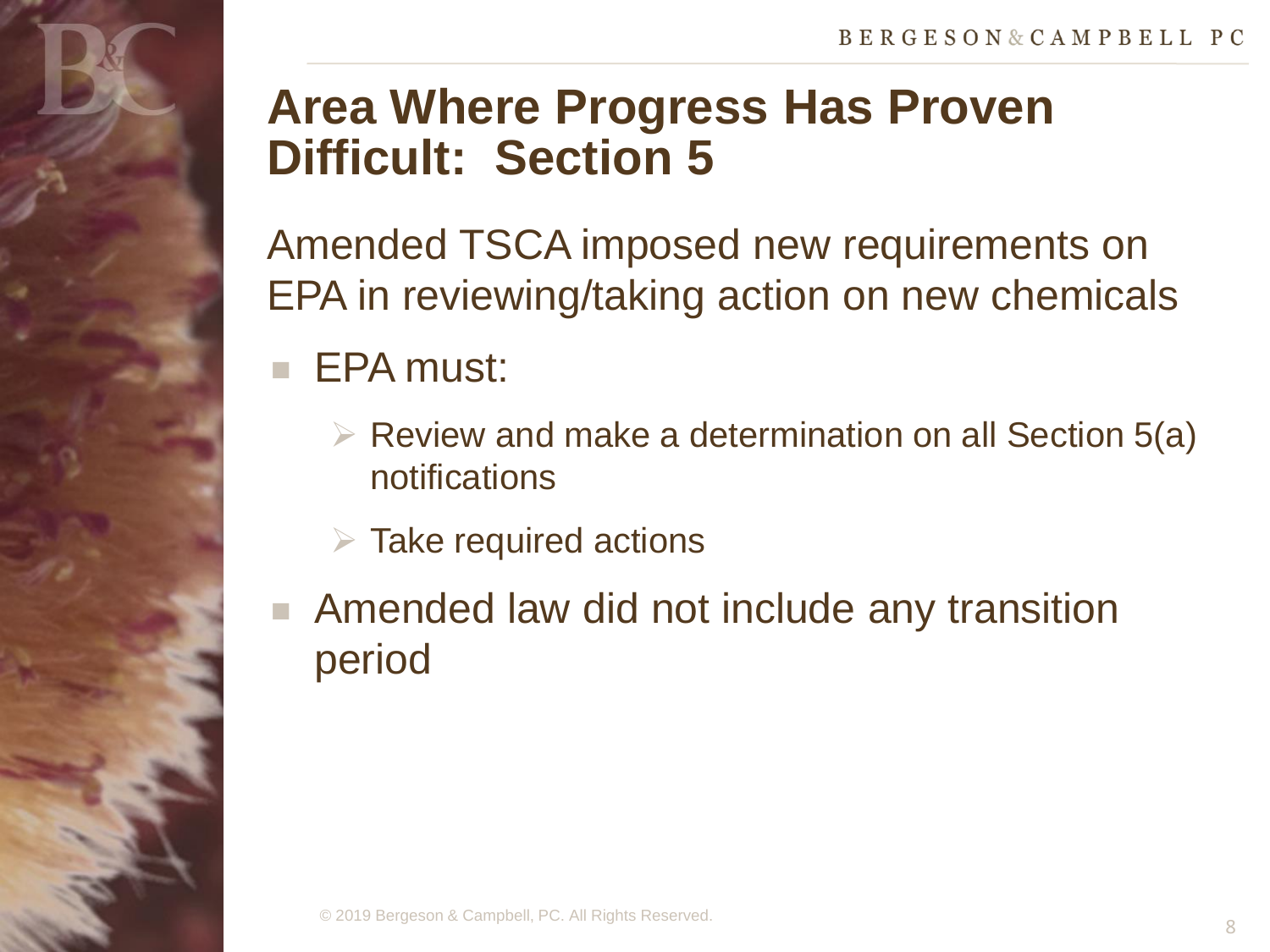## **Area Where Progress Has Proven Difficult: Section 5**

- Determinations and corresponding EPA actions include:
	- $\triangleright$  Insufficient hazard information
	- $\triangleright$  May present an unreasonable risk
	- $\triangleright$  Substantial production and exposure
		- In such cases, EPA must regulate to the extent necessary to protect against unreasonable risk
	- $\triangleright$  Not likely to present unreasonable risk
		- Notifier can commence manufacture
		- EPA must make its finding public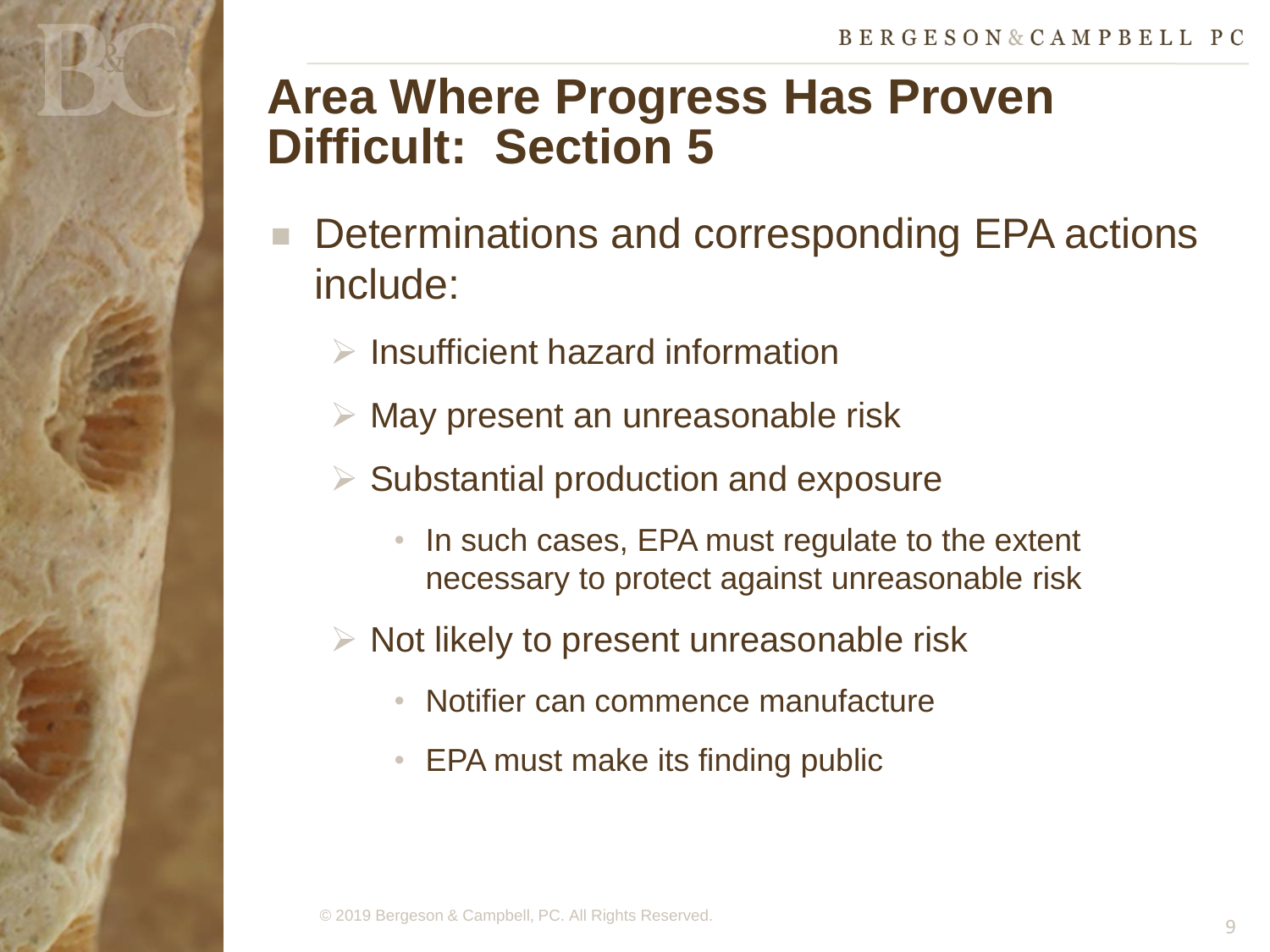## **Area Where Progress Has Proven Difficult: Section 5**

- Substantial new requirements proved difficult for EPA to meet
- Absence of a transition period contributed to the problems
	- **EPA decision to apply new law to old (suspended) cases** added to the difficulties
- Result was an immediate backlog of cases that EPA has been working hard to resolve
- Recent changes in EPA's approach are reducing the backlog
- Challenges remain before EPA, notifiers, and stakeholders in developing an efficient, effective, and predictable new chemicals program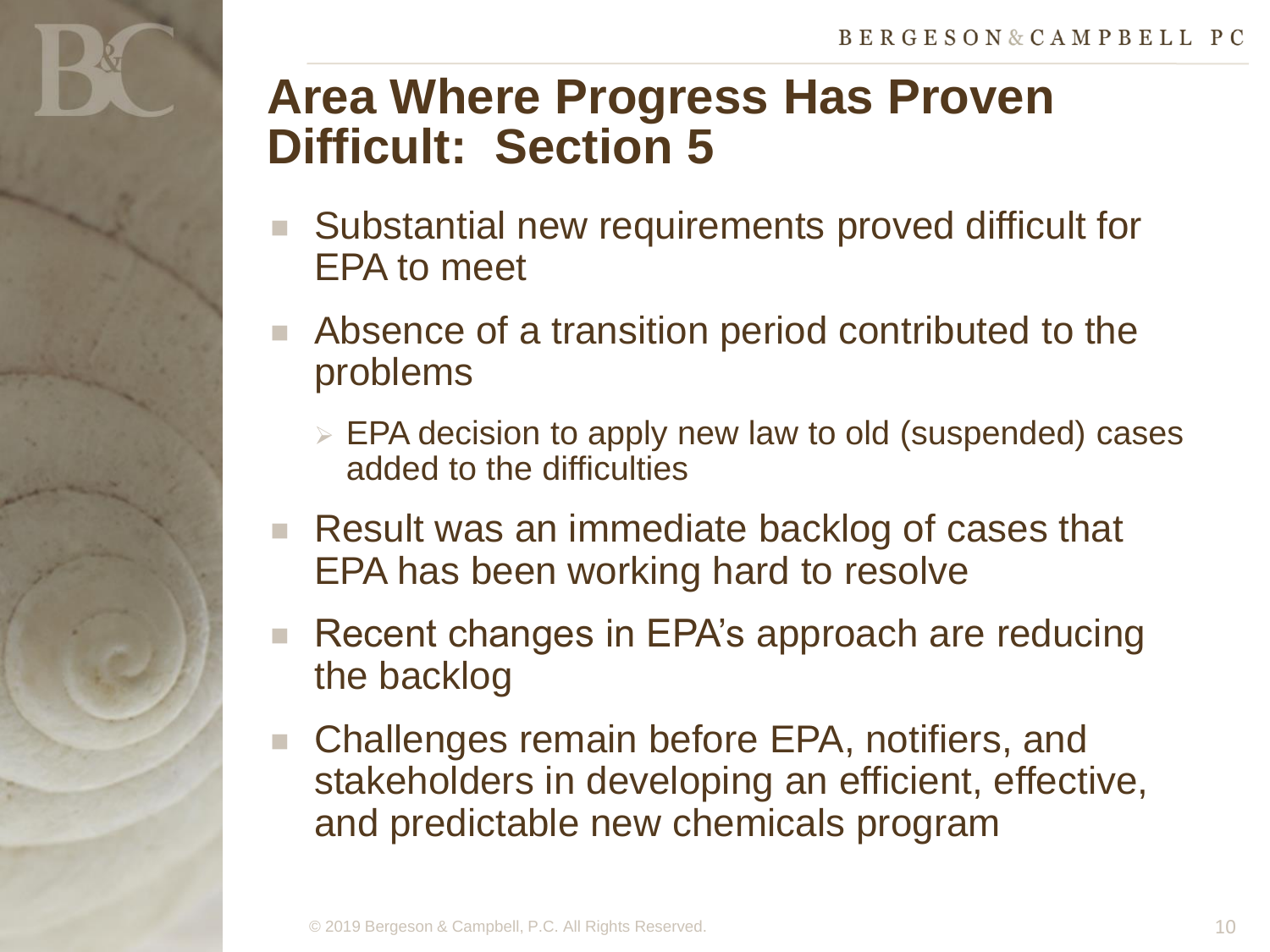## **Area Where Progress Has Been Lacking: Section 4**

- Amended TSCA gave EPA additional new authority to require testing as long as certain requirements were met
	- **▶ Orders**
	- $\triangleright$  Rules
	- **▶ Consent agreements**
- New authority has yet to be used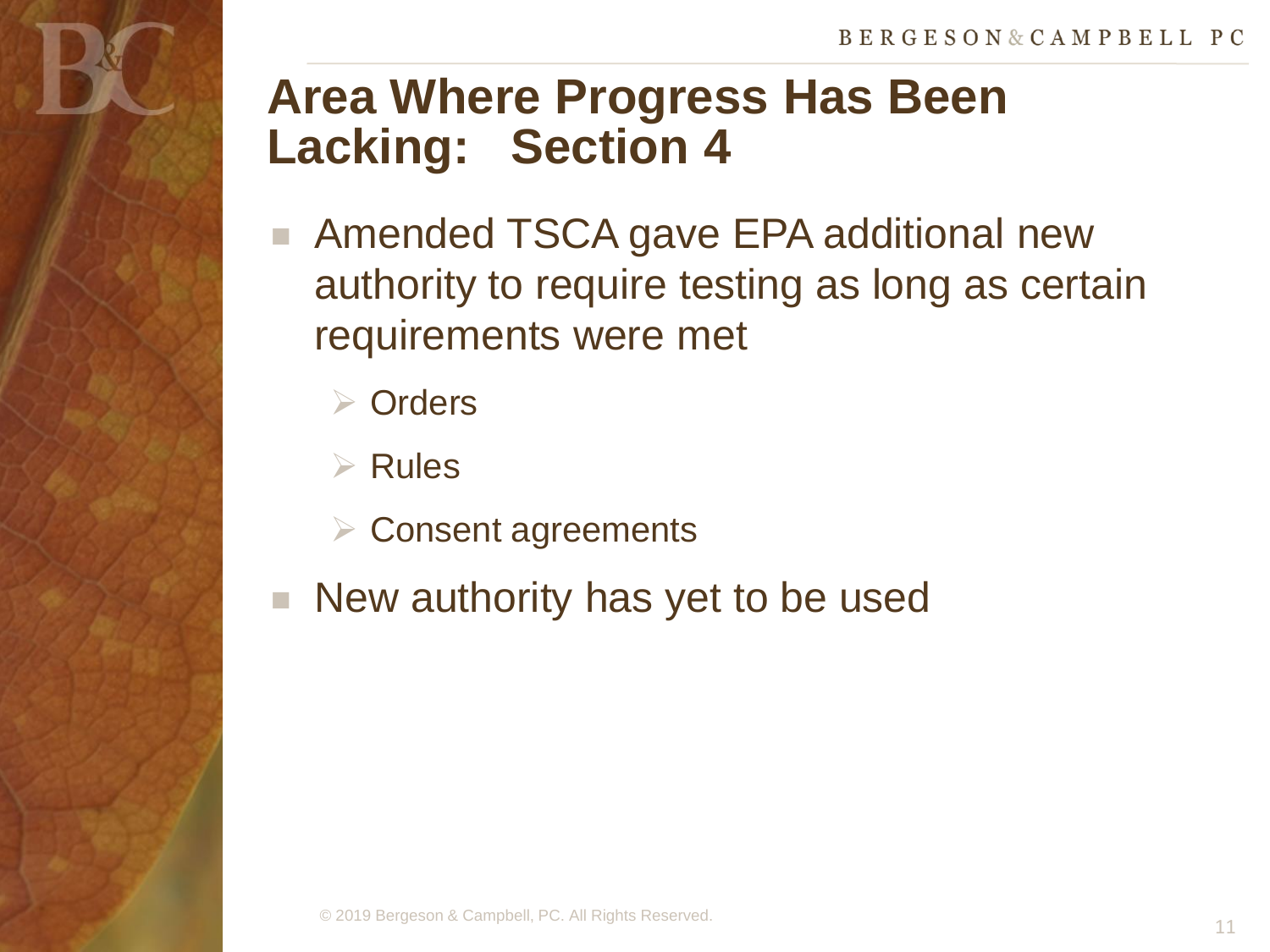- **EPA staffing and resourcing**
- Litigation outcomes
- Confidential Business Information (CBI)
- **Preemption** 
	- $\triangleright$  As EPA takes certain decisions and regulatory actions under Section 6, preemption is triggered
	- $\triangleright$  The number and frequency of such preemptive EPA actions will increase over the next few years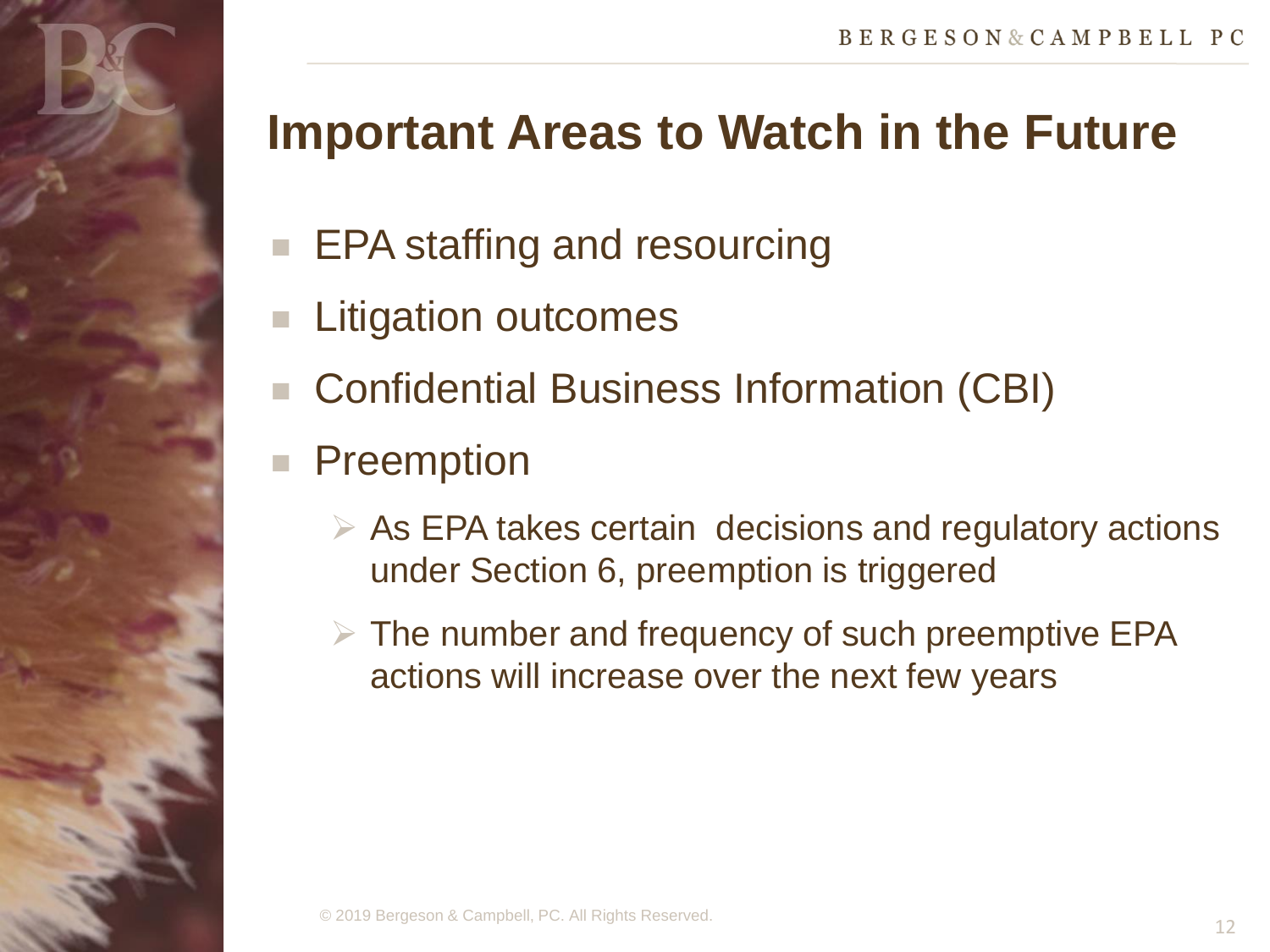- Many challenging deadlines, but EPA has met every one; of particular note are the rules needed to establish the framework for implementation (prioritization, risk evaluation, fees, updated Inventory)
- **Prioritization has started in earnest and the first** tranche of 20 high- and 20 low-priority determinations is expected this year
- **Risk evaluations are underway on ten cases and a** milestone was reached in holding the peer review of Pigment Violet 29 recently with nine more risk evaluations expected to issue in the next year, setting the stage for significant Section 6 activity in the next several years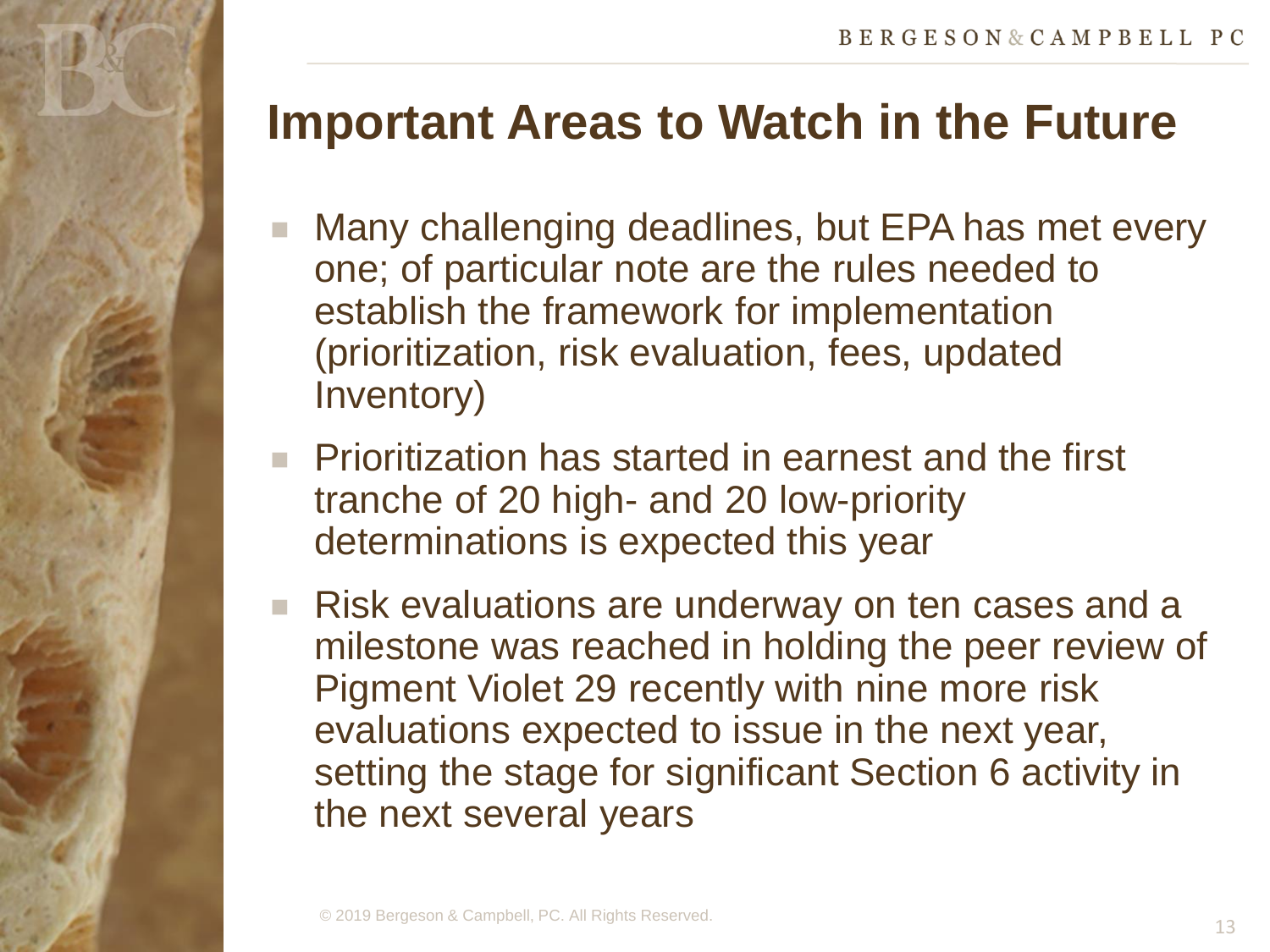- **EPA has started using its new authorities under** Section 6 and its ANPRM asking for comments on training, certification, and limited access programs for commercial paint removal and stripper uses. New Section 6 regulatory actions are expected concerning the five PBT chemicals for which the proposed rule was published on June 21, 2019
- A key long-term component to understanding the potential issues with many of the active chemicals is Section 4 testing with its important new authorities, which have yet to be used by EPA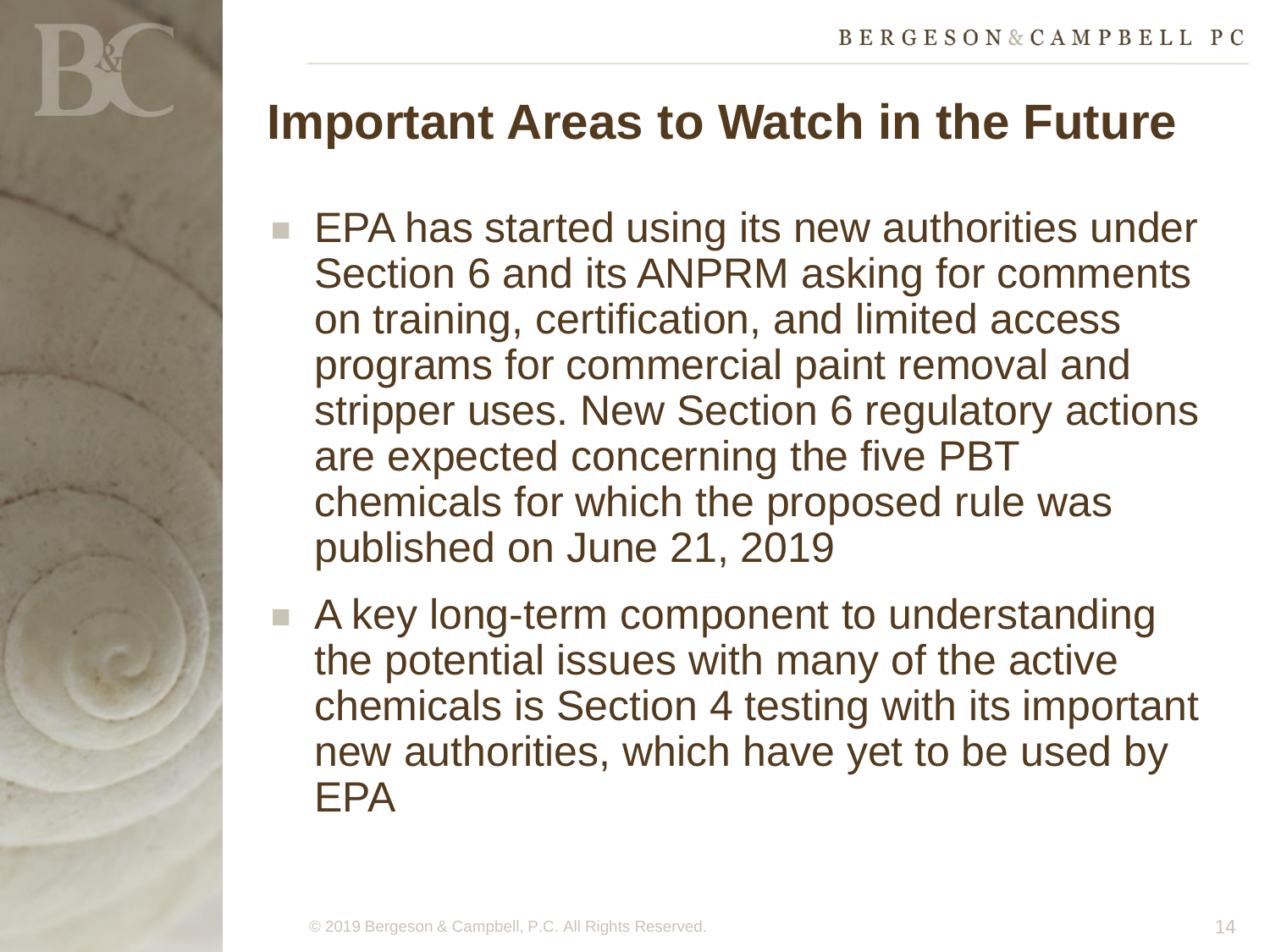The new chemicals area has been difficult; progress continues, but challenges remain before EPA, notifiers, and stakeholders in realizing an efficient, effective, and predictable new chemicals program that ensures continued innovation in the new chemicals space